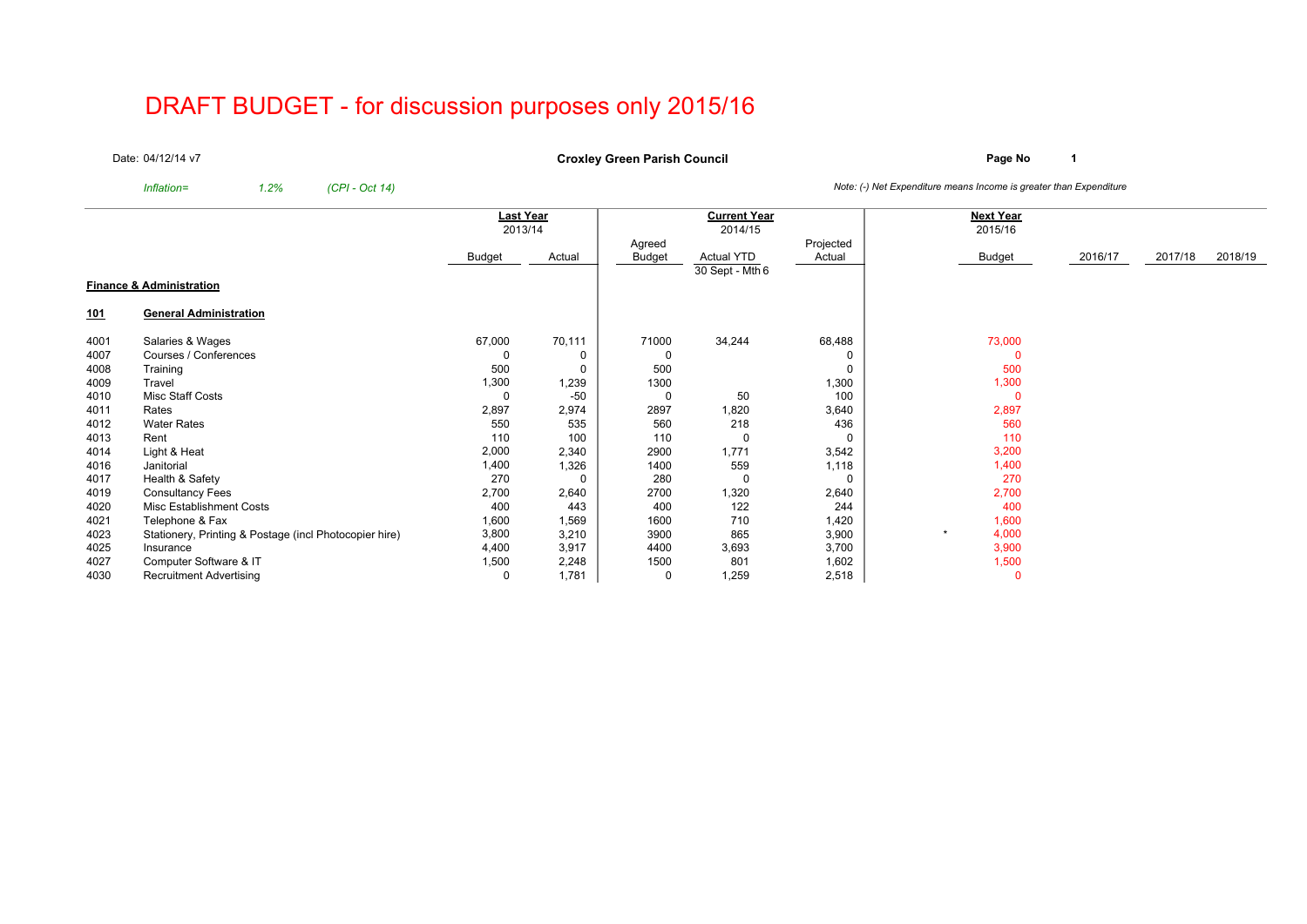## **Page No <sup>2</sup> Croxley Green Parish Council**

|          |                                                   |                        | <b>Last Year</b> |             |               | <b>Current Year</b> |                      | <b>Next Year</b> |             |             |             |
|----------|---------------------------------------------------|------------------------|------------------|-------------|---------------|---------------------|----------------------|------------------|-------------|-------------|-------------|
|          |                                                   |                        | 2013/14          |             |               | 2014/15             |                      | 2015/16          |             |             |             |
|          |                                                   |                        |                  |             | Agreed        |                     | Projected            |                  |             |             |             |
|          |                                                   |                        | <b>Budget</b>    | Actual      | <b>Budget</b> | <b>Actual YTD</b>   | Actual               | <b>Budget</b>    | 2016/17     | 2017/18     | 2018/19     |
|          |                                                   |                        |                  |             |               | 30 Sept - Mth 6     |                      |                  |             |             |             |
|          |                                                   |                        |                  |             |               |                     |                      |                  |             |             |             |
| 4036     | <b>Property Maintenance</b>                       |                        | 1,000            | 1,290       | 400           | 200                 | 400                  | 400              |             |             |             |
| 4038     | Maintenance Contracts                             |                        | $\mathbf 0$      |             | 0             | $\Omega$            | $\mathbf 0$          | $\mathbf{0}$     |             |             |             |
| 4042     | <b>Equipment Maintenance</b>                      |                        | $\mathbf 0$      |             | $\mathbf 0$   | $\Omega$            | $\mathbf 0$          | $\Omega$         |             |             |             |
| 4046     | <b>Equipment Purchased</b>                        |                        | $\mathbf 0$      |             | $\mathbf 0$   | $\Omega$            | 0                    | $\mathbf{0}$     |             |             |             |
| 4151     | <b>Bank Charges</b>                               |                        | $\mathbf 0$      |             | $\Omega$      | $\Omega$            | $\mathbf 0$          | $\mathbf{0}$     |             |             |             |
| 4156     | Audit Fees - External                             |                        | 1,000            | 641         | 1,000         | $\Omega$            | 1,000                | 1,000            |             |             |             |
| 4157     | Audit Fees - Internal                             |                        | 880              | 720         | 900           | 369                 | 900                  | 910              |             |             |             |
| 4158     | <b>Accountancy Fees</b>                           |                        | 850              | 866         | 870           | $\Omega$            | 870                  | 880              |             |             |             |
|          |                                                   |                        |                  |             |               |                     |                      |                  |             |             |             |
|          |                                                   |                        |                  |             |               |                     |                      |                  |             |             |             |
| 4963/199 | PCSO Funding                                      |                        | 28,500           | 28,500      | 28,500        | 14,250              | 28,500               | 28,500           |             |             |             |
|          | Ext. Decoration of Office                         |                        | $\mathbf 0$      | $\mathbf 0$ | $\mathbf 0$   | $\Omega$            | $\mathbf 0$          | $\pmb{0}$        |             |             |             |
| 4903/199 | New Village Centre                                |                        | 3,000            |             | 2,500         | $\mathbf 0$         | $\Omega$<br>$\Omega$ | $\mathbf{0}$     |             |             |             |
|          | <b>Balancing figure</b>                           |                        | 267              | 0           | $\mathbf 0$   | $\Omega$            | $\mathbf 0$          | $\Omega$         |             |             |             |
|          | Tfr from Reserves re Salary underspend in 2013/14 |                        | $\mathbf 0$      | 0           | $-8,000$      | $\Omega$            | $\mathbf 0$          | $\Omega$         |             |             |             |
|          | Tfr from Reserves (if required)                   |                        | $\pmb{0}$        | $\Omega$    | $\mathbf 0$   | $\Omega$            | $\pmb{0}$            | $\Omega$         |             |             |             |
|          |                                                   |                        | $\Omega$         |             | $\Omega$      | $\Omega$            | $\Omega$             | $\Omega$         |             |             |             |
|          | <b>OverHead Expenditure</b>                       |                        | 125,924          | 126,400     | 121,617       | 62,251              | 126,318              | 129,027          | $\mathbf 0$ | $\mathbf 0$ | $\mathbf 0$ |
| 1001     | <b>Rent Recieved</b>                              |                        | 0                |             | $\mathbf 0$   |                     |                      | 0                |             |             |             |
| 1076     | Precept                                           |                        | 248,243          | 248,243     | 257,978       | 128,989             | 257,978              | 276,195          |             |             |             |
| 1080     | Miscellaneous Income (TRDC Grant)                 |                        | 14,315           | 14,315      | 12,579        | 6,290               | 12,580               | 10,657           |             |             |             |
|          |                                                   |                        |                  |             |               |                     |                      |                  |             |             |             |
| 1090     | <b>Interest Received</b>                          |                        | 30               | 32          | 30            | 16                  | 32                   | 30               |             |             |             |
|          |                                                   | <b>Total Income</b>    | 262,588          | 262,590     | 270,587       | 135,295             | 270,590              | 286,882          | $\Omega$    | 0           | $\mathbf 0$ |
|          | 101                                               | <b>Net Expenditure</b> | $-136,664$       | $-136,190$  | $-148,970$    | $-73,044$           | $-144,272$           | $-157,855$       | $\mathbf 0$ | 0           | 0           |
|          |                                                   |                        |                  |             |               |                     |                      |                  |             |             |             |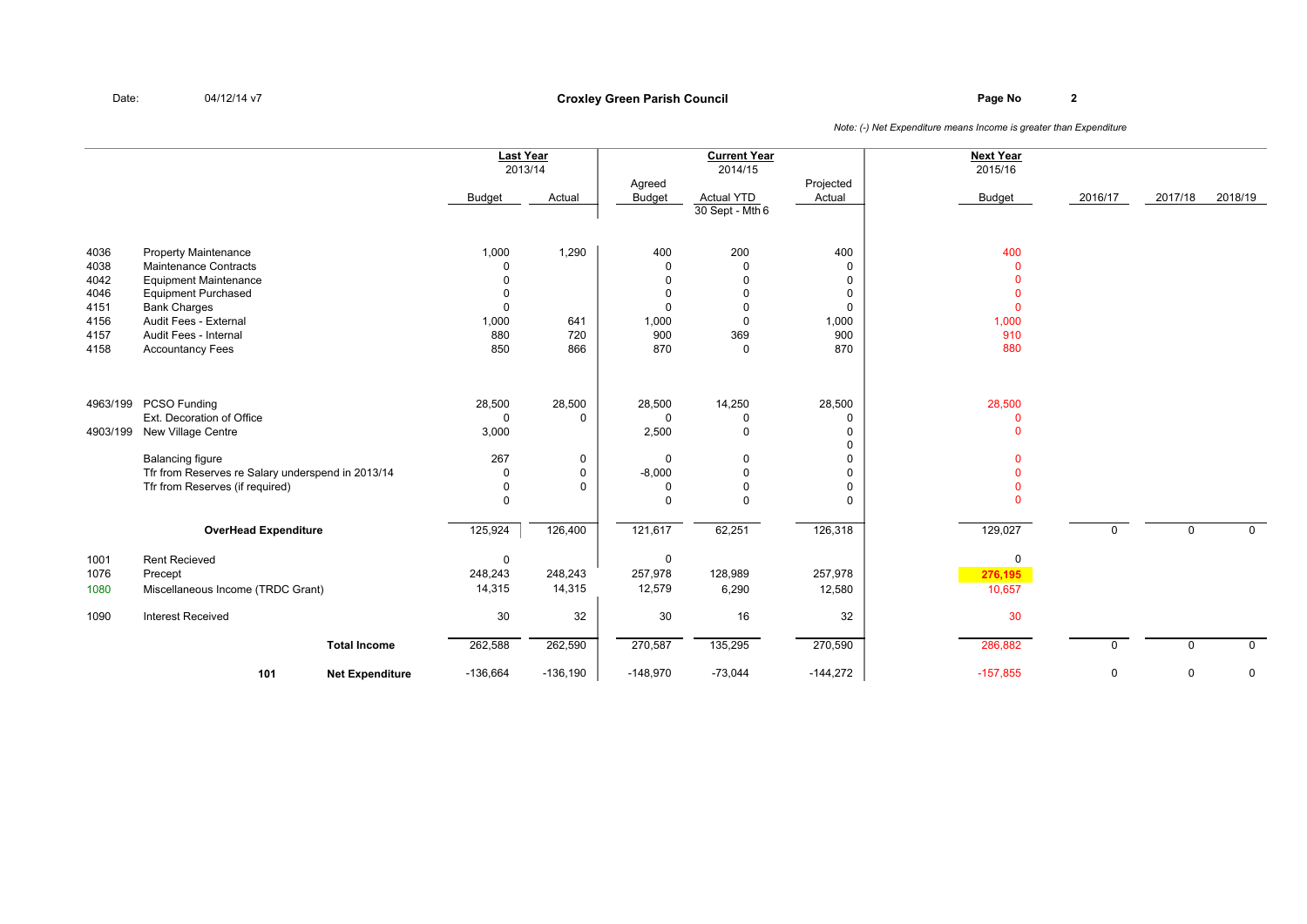### **Page No <sup>3</sup> Croxley Green Parish Council**

|      |                                     |                        | Last Year<br>2013/14 |        | <b>Current Year</b><br>2014/15 |                                        | <b>Next Year</b><br>2015/16 |                |         |          |         |
|------|-------------------------------------|------------------------|----------------------|--------|--------------------------------|----------------------------------------|-----------------------------|----------------|---------|----------|---------|
|      |                                     |                        | Budget               | Actual | Agreed<br><b>Budget</b>        | <b>Actual YTD</b><br>$30$ Sept - Mth 6 | Projected<br>Actual         | Budget         | 2016/17 | 2017/18  | 2018/19 |
| 102  | <b>Local Democracy</b>              |                        |                      |        |                                |                                        |                             |                |         |          |         |
| 4020 | Misc Establishment Costs            |                        | $\mathbf 0$          |        | $\mathbf 0$                    |                                        | 0                           | $\overline{0}$ |         |          |         |
| 4024 | Subscriptions/Publications          |                        | 7,400                | 7,365  | 7400                           | 7,115                                  | 7,400                       | 7,400          |         |          |         |
| 4033 | Parish Pump Newsletter              |                        | 5,000                | 1,945  | 3400                           | 1,675                                  | 3,350                       | 3,400          |         |          |         |
| 4201 | <b>Chairman's Discretion Budget</b> |                        | 500                  | 476    | 500                            | 41                                     | 82                          | 500            |         |          |         |
| 4251 | <b>Election Expenses</b>            |                        | 1,250                |        | 1250                           | $\mathbf 0$                            | 0                           | 5,000          | 1,250   | 1,250    | 1,250   |
| 4300 | Events - Revels on the Green        |                        | 350                  | 22     | 350                            | $\mathbf 0$                            | 0                           | 350            |         |          |         |
|      | <b>OverHead Expenditure</b>         |                        | 14,500               | 9,808  | 12,900                         | 8,831                                  | 10,832                      | 16,650         | 1,250   | 1,250    | 1,250   |
| 1031 | Map Income                          |                        | 0                    | 0      | $\Omega$                       | 0                                      | 0                           |                |         |          |         |
| 1051 | Advertising Income                  |                        | 1,600                | 590    | 1,600                          | $\mathsf 0$                            | 0                           | 1,600          |         |          |         |
|      |                                     | <b>Total Income</b>    | 1,600                | 590    | 1,600                          | 0                                      | 0                           | 1,600          | 0       | $\Omega$ | 0       |
|      | 102                                 | <b>Net Expenditure</b> | 12,900               | 9,218  | 11,300                         | 8,831                                  | 10,832                      | 15,050         | 1,250   | 1,250    | 1,250   |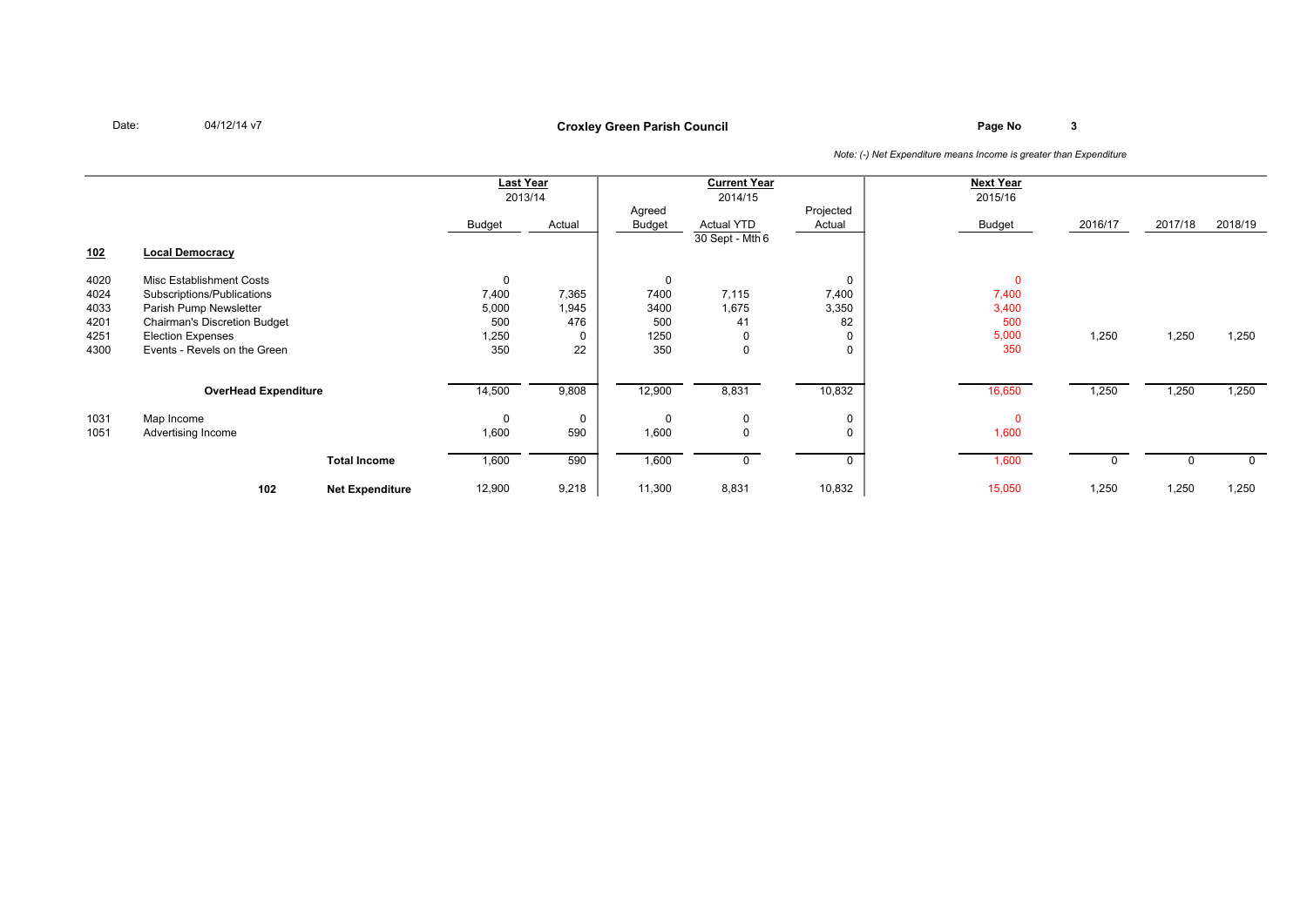### **Page No <sup>4</sup> Croxley Green Parish Council**

|            |                              |          | Last Year |               | <b>Current Year</b> |           | <b>Next Year</b> |         |         |         |
|------------|------------------------------|----------|-----------|---------------|---------------------|-----------|------------------|---------|---------|---------|
|            |                              |          | 2013/14   |               | 2014/15             |           | 2015/16          |         |         |         |
|            |                              |          |           | Agreed        |                     | Projected |                  |         |         |         |
|            |                              | Budget   | Actual    | <b>Budget</b> | <b>Actual YTD</b>   | Actual    | Budget           | 2016/17 | 2017/18 | 2018/19 |
|            |                              |          |           |               | 30 Sept - Mth 6     |           |                  |         |         |         |
| <u>103</u> | Groundworks                  |          |           |               |                     |           |                  |         |         |         |
| 4001       | Salaries & Wages             | 48,900   | 22,188    | 51,500        | 19,280              | 38,560    | 52,000           |         |         |         |
| 4006       | <b>Protective Clothing</b>   | 330      | 495       | 340           | 457                 | 914       | 340              |         |         |         |
| 4008       | Training                     | 500      | $\Omega$  | 500           | $\Omega$            | 0         | 500              |         |         |         |
| 4010       | Misc Staff Costs             | 700      | 393       | 720           | 326                 | 652       | 730              |         |         |         |
| 4012       | <b>Water Rates</b>           | 400      | 583       | 400           | 369                 | 738       | 400              |         |         |         |
| 4016       | Janitorial                   | 0        | 0         | 0             |                     | 0         | $\mathbf{0}$     |         |         |         |
| 4017       | Health & Safety              | 750      | 31        | 750           | 26                  | 52        | 500              |         |         |         |
| 4018       | Refuse Disposal              | 0        |           | 0             |                     | 0         | $\Omega$         |         |         |         |
| 4020       | Misc Establishment Costs     | $\Omega$ |           | 0             |                     | 0         | $\Omega$         |         |         |         |
| 4036       | <b>Property Maintenance</b>  | 500      | 84        | 500           | 260                 | 520       | 500              |         |         |         |
| 4037       | Grounds Maintenance          | 2,100    | 598       | 2,100         | 395                 | 790       | 2,100            |         |         |         |
| 4038       | <b>Maintenance Contracts</b> | 0        | 1,782     | 2,000         | $\mathbf 0$         | 0         | 2,000            |         |         |         |
| 4041       | <b>Equipment Hire</b>        | $\Omega$ |           | $\Omega$      |                     | $\Omega$  | $\mathbf{0}$     |         |         |         |
| 4042       | <b>Equipment Maintenance</b> | 590      | 68        | 600           | 673                 | 1,500     | 1,500            |         |         |         |
| 4046       | <b>Equipment Purchased</b>   | 500      | 12        | 500           | 880                 | 880       | 750              |         |         |         |
| 4047       | Footpath Maintenance         | 0        |           | 0             |                     | 0         | $\mathbf{0}$     |         |         |         |
| 4051       | Vehicle License & Insurance  | 3,500    | 2,219     | 2,500         | 2,124               | 2,200     | 2,500            |         |         |         |
| 4055       | Fuel & Oil - LS08 WCP        | 1,300    | 879       | 1,300         | 335                 | 670       | 1,000            |         |         |         |
| 4060       | Fuel & Oil - Groundworks     | 810      | 395       | 830           | 737                 | 1,474     | 840              |         |         |         |
| 4070       | Maintenance - LS08 WCP       | 540      | 902       | 550           | 352                 | 704       | 560              |         |         |         |
| 4071       | Maintenance - Tractor        | 1,100    | 446       | 1,100         | 1,203               | 1,500     | 1,100            |         |         |         |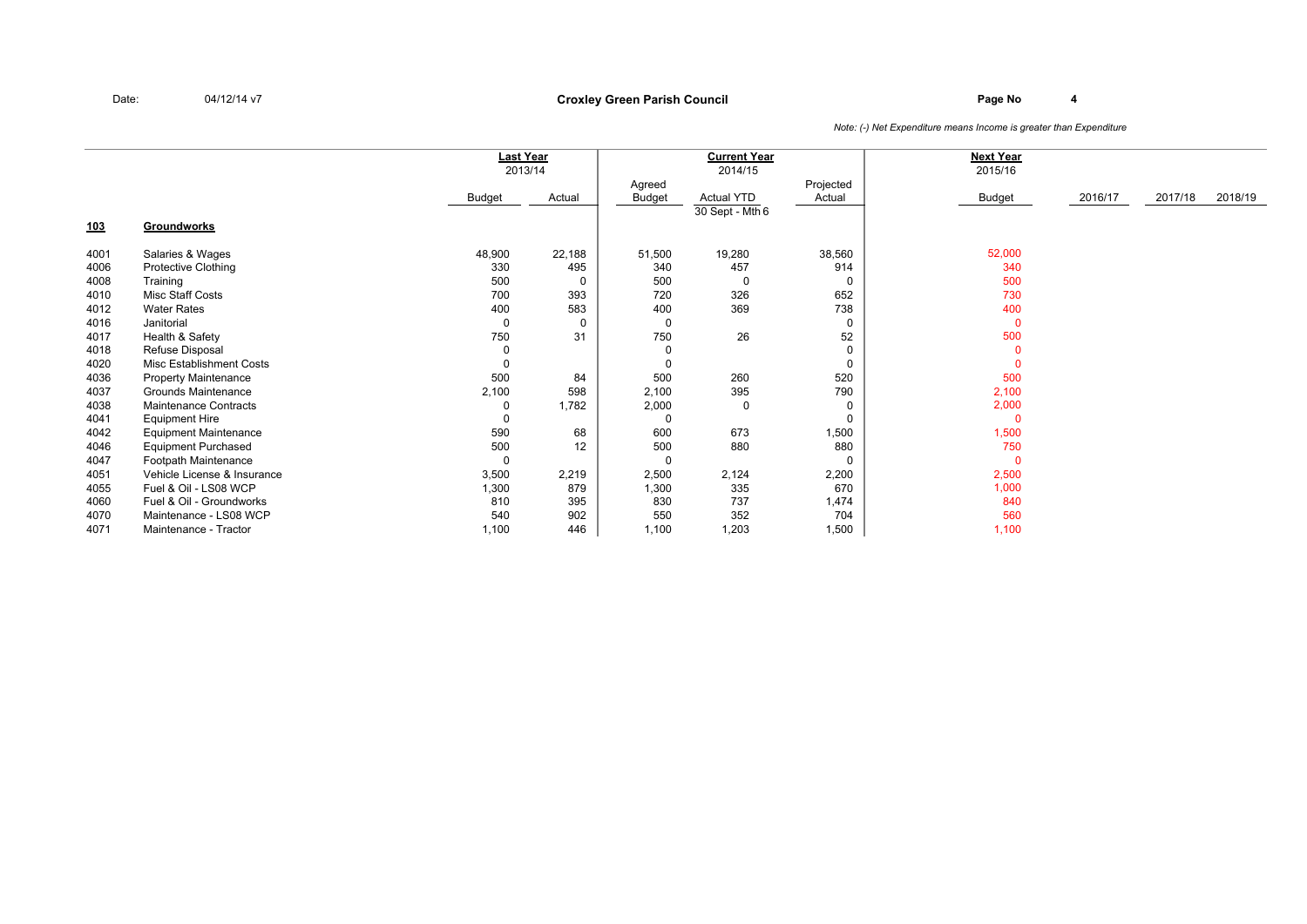|      |                             |                        | <b>Last Year</b> | 2013/14      | Agreed   | <b>Current Year</b><br>2014/15       | Projected | <b>Next Year</b><br>2015/16 |         |         |             |
|------|-----------------------------|------------------------|------------------|--------------|----------|--------------------------------------|-----------|-----------------------------|---------|---------|-------------|
|      |                             |                        | Budget           | Actual       | Budget   | <b>Actual YTD</b><br>30 Sept - Mth 6 | Actual    | Budget                      | 2016/17 | 2017/18 | 2018/19     |
| 4072 | Maintenance - Ride on Mower |                        | 330              | 1,429        | 500      | 75                                   | 150       | 500                         |         |         |             |
|      | <b>OverHead Expenditure</b> |                        | 62,850           | 32,504       | 66,690   | 27,492                               | 51,304    | 67,820                      |         |         |             |
| 1061 | Agency Income - HCC Mtce    |                        | 0                | $\Omega$     | 0        | 0                                    |           |                             |         |         |             |
| 1062 | Agency Income - TRDC Mrce   |                        | 0                | $\mathbf{0}$ | $\Omega$ | $\Omega$                             |           |                             |         |         |             |
| 1080 | Miscellaneous Income        |                        | 0                |              |          | $\Omega$                             |           |                             |         |         |             |
|      |                             | <b>Total Income</b>    |                  |              |          |                                      |           |                             |         |         |             |
|      | 103                         | <b>Net Expenditure</b> | 62,850           | 32,504       | 66,690   | 27,492                               | 51,304    | 67,820                      | 0       | 0       | $\mathbf 0$ |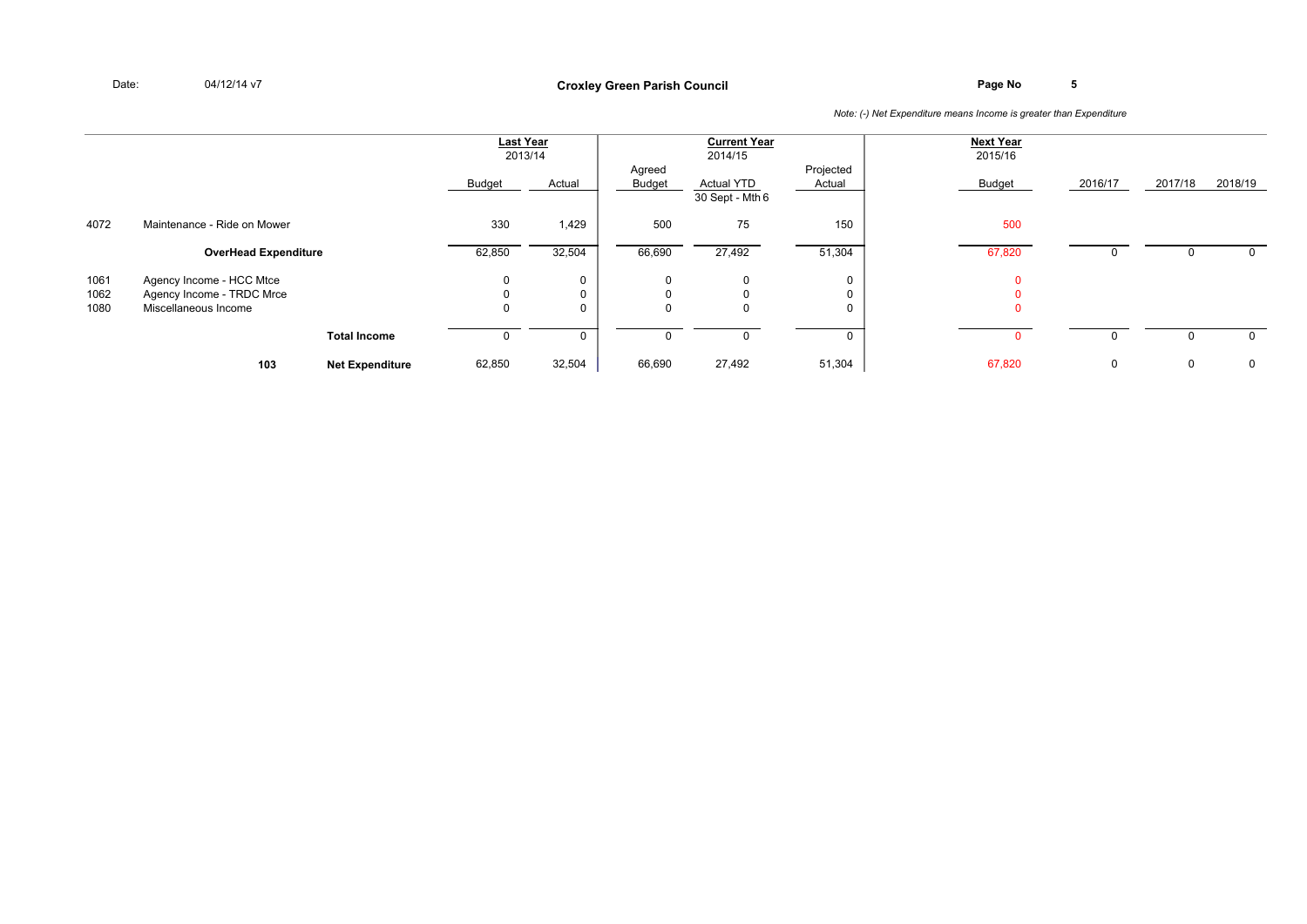|              |                                                                                 |                        | <b>Last Year</b><br>2013/14 |                            |                            | <b>Current Year</b><br>2014/15         |                       | <b>Next Year</b><br>2015/16 |             |                     |              |
|--------------|---------------------------------------------------------------------------------|------------------------|-----------------------------|----------------------------|----------------------------|----------------------------------------|-----------------------|-----------------------------|-------------|---------------------|--------------|
|              |                                                                                 |                        | <b>Budget</b>               | Actual                     | Agreed<br>Budget           | <b>Actual YTD</b><br>$30$ Sept - Mth 6 | Projected<br>Actual   | <b>Budget</b>               | 2016/17     | 2017/18             | 2018/19      |
| 107          | <b>Grants (incl S137/S145)</b>                                                  |                        |                             |                            |                            |                                        |                       |                             |             |                     |              |
| 4200         | <b>Councils Charity Expenditure</b>                                             |                        | 3,000                       | 5,046                      | 3,000                      | $-1,395$                               | 2,000                 | 3,000                       |             |                     |              |
| 4711         | Grants:<br>S137 - General<br>Stained Glass Window or Doors at All Saints Church |                        | 1,000<br>0                  | 5,750<br>$\mathbf 0$       | 3,000<br>$\Omega$          | $-2,821$<br>$\mathbf 0$                | 1,454<br>$\mathbf 0$  | 1,500<br>5,000              |             |                     |              |
| 4260         | Community Hall Membership Grant                                                 |                        | 7,100                       | 7,100                      | 7,100                      | 8,542                                  | 8,542                 | 8,425                       |             |                     |              |
|              | Tfr from Reserves                                                               |                        | 0                           |                            | $\mathbf 0$                |                                        |                       | $\mathbf 0$                 |             |                     |              |
|              | <b>OverHead Expenditure</b>                                                     |                        | 11,100                      | 17,896                     | 13,100                     | 4,326                                  | 11,996                | 17,925                      | $\Omega$    | $\mathbf 0$         | $\Omega$     |
| 1077<br>1200 | <b>Grants Received</b><br>Councils Charity Income                               |                        | $\mathbf 0$<br>1,000        | $\mathsf 0$<br>1,918       | $\mathbf 0$<br>3,000       | $\mathsf 0$<br>817                     | $\mathsf{O}$<br>1,000 | $\mathbf 0$<br>3,000        |             |                     |              |
|              |                                                                                 | <b>Total Income</b>    | 1,000                       | 1,918                      | 3,000                      | 817                                    | 1,000                 | 3,000                       | $\mathbf 0$ | $\mathbf 0$         | $\mathsf{O}$ |
|              | 107                                                                             | <b>Net Expenditure</b> | 10,100                      | 15,978                     | 10,100                     | 3,509                                  | 10,996                | 14,925                      | 0           | $\mathsf{O}\xspace$ | $\mathbf 0$  |
| 150          | <b>Community/Village Hall</b>                                                   |                        |                             |                            |                            |                                        |                       |                             |             |                     |              |
| 4036<br>4036 | <b>External Decoration</b><br>Flood prevention work                             |                        | 0<br>0                      | $\mathsf 0$<br>$\mathbf 0$ | $\mathbf 0$<br>$\mathbf 0$ | $\mathbf 0$<br>$\mathsf 0$             | 0<br>0                | $\mathbf 0$<br>$\mathbf{0}$ |             |                     |              |
|              | Tfr from Reserves                                                               |                        | $\mathsf{O}\xspace$         | $\mathsf 0$                | $\mathbf 0$                | $\mathsf 0$                            | 0                     | $\mathbf 0$                 |             |                     |              |
|              | <b>OverHead Expenditure</b>                                                     |                        | $\mathbf 0$                 | $\mathbf 0$                | $\Omega$                   | $\Omega$                               | $\mathbf 0$           | $\mathbf{0}$                | $\Omega$    | $\mathbf 0$         | $\mathbf{0}$ |
|              |                                                                                 |                        | $\mathbf 0$                 | $\mathsf 0$                | $\mathbf 0$                | $\mathsf 0$                            | 0                     | $\mathbf 0$                 |             |                     |              |
|              |                                                                                 | <b>Total Income</b>    | 0                           | 0                          | $\mathbf 0$                | $\mathbf 0$                            | 0                     | $\mathbf 0$                 | 0           | $\mathbf 0$         | $\mathbf 0$  |
|              | 150                                                                             | <b>Net Expenditure</b> | 0                           | $\pmb{0}$                  | 0                          | 0                                      | 0                     | $\mathbf 0$                 | 0           | $\mathsf{O}\xspace$ | 0            |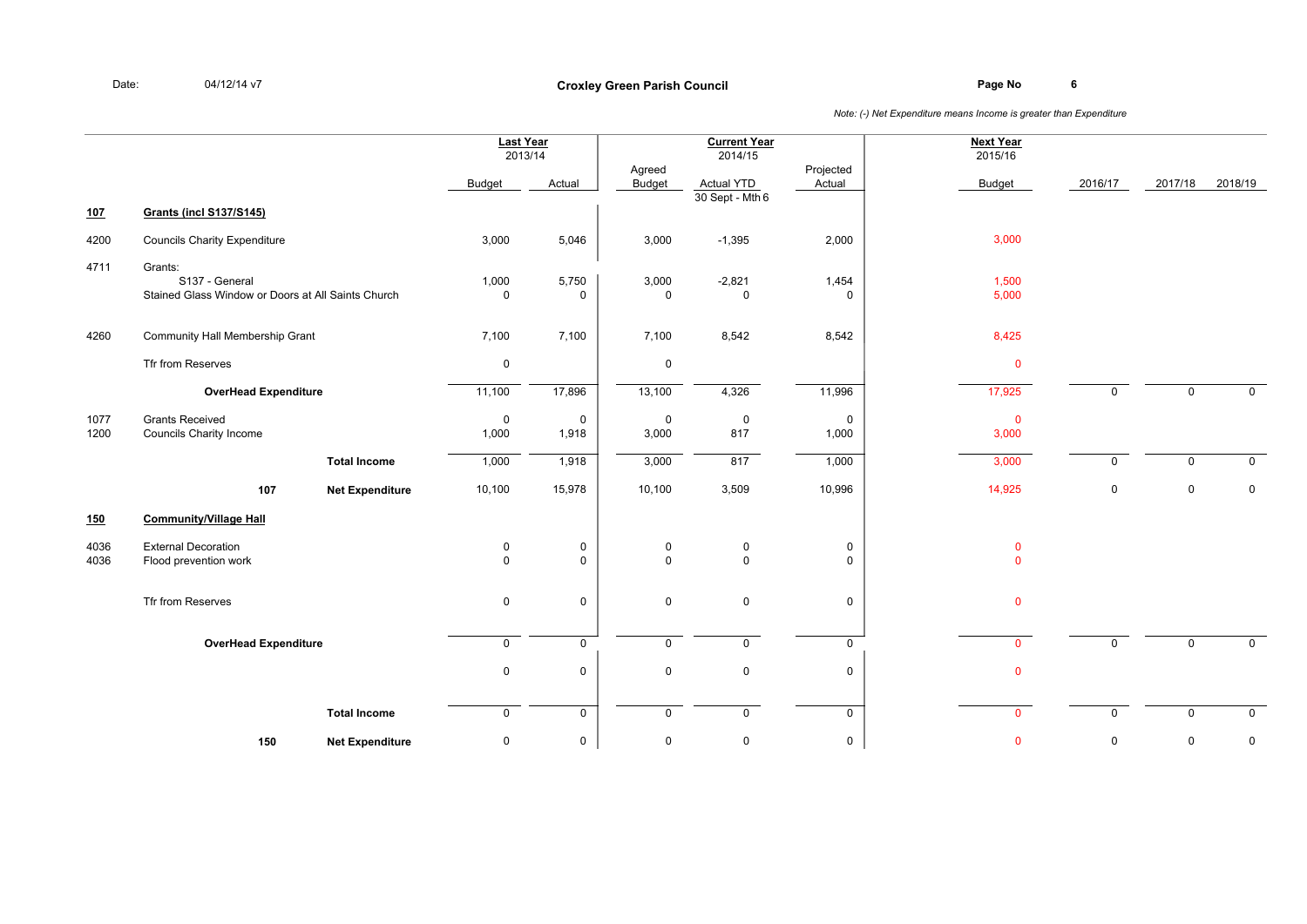### **Page No <sup>7</sup> Croxley Green Parish Council**

|            |                                             |                      | <b>Last Year</b><br>2013/14 |                            | <b>Current Year</b><br>2014/15           |                             | <b>Next Year</b><br>2015/16 |          |          |          |
|------------|---------------------------------------------|----------------------|-----------------------------|----------------------------|------------------------------------------|-----------------------------|-----------------------------|----------|----------|----------|
|            |                                             | <b>Budget</b>        | Actual                      | Agreed<br><b>Budget</b>    | <b>Actual YTD</b><br>$30$ Sept - Mth $6$ | Projected<br>Actual         | <b>Budget</b>               | 2016/17  | 2017/18  | 2018/19  |
| <u>199</u> | <b>F &amp; A Capital &amp; Projects</b>     |                      |                             |                            |                                          |                             |                             |          |          |          |
| 4175       | Sale of Assets                              | 0                    |                             | $\mathbf 0$                | $\mathbf 0$                              |                             | $\mathbf 0$                 |          |          |          |
| 4823       | Tfr to Vehicle Repl Fund                    | 4,000                | 4,000                       | 4,000                      | $\Omega$                                 |                             | 4,000                       |          |          |          |
| 4824       | Tfr to Equipt Repl Fund                     | 3,000                | 3,000                       | 3,000                      |                                          |                             | 3,000                       |          |          |          |
| 4873       | Tfr from Vehicle Repl Fund                  | $\Omega$             | $\Omega$                    | 0                          | $\cap$                                   |                             | $\Omega$                    |          |          |          |
| 4874       | Tfr from Equipt Repl Fund                   | $\Omega$             |                             | $\Omega$                   | $\Omega$                                 |                             | $\Omega$                    |          |          |          |
| 4901       | CAP F & A - Eqpt Purchase:-                 | $\Omega$             |                             | $\mathbf 0$                | $\Omega$                                 |                             | $\Omega$                    |          |          |          |
|            | Replacement gazebo                          | $\Omega$<br>$\Omega$ | $\mathbf 0$<br>$\Omega$     | $\mathbf 0$<br>$\mathbf 0$ | $\Omega$<br>$\mathbf 0$                  | $\mathsf{O}$<br>$\mathbf 0$ | 490<br>160                  |          |          |          |
|            | Four folding tables<br>Virtual Notice Board | $\mathbf 0$          | $\Omega$                    | $\mathbf 0$                | $\mathbf 0$                              |                             | 600                         | 300      |          |          |
|            |                                             |                      |                             |                            |                                          |                             |                             |          |          |          |
|            | Depot Extension (Plans)                     | 3,000                |                             | 3,000                      | $\mathbf 0$                              |                             | 3,000                       |          |          | 15,000   |
|            | Trf from Reserves (Depot Extension Plans)   | $-3,000$             |                             | $-3,000$                   |                                          |                             | $-3,000$                    |          |          |          |
|            | Depot Extension                             | $\mathbf 0$          |                             | $\mathbf{0}$               | $\mathbf 0$                              |                             | $\Omega$                    |          | 15,000   |          |
| 4903       | CAP F&A New Village Centre                  | 3,000                | 3,000                       |                            | $\Omega$                                 |                             |                             |          |          |          |
|            |                                             | 0                    |                             | $\mathbf 0$                |                                          |                             | $\Omega$                    |          |          |          |
|            | <b>OverHead Expenditure</b>                 | 10,000               | 10,000                      | 7,000                      | $\Omega$                                 | $\Omega$                    | 8,250                       | 300      | 15,000   | 15,000   |
|            | 199<br><b>Net Expenditure</b>               | 10,000               | 10,000                      | 7,000                      | $\mathbf 0$                              | $\mathsf{O}$                | 8,250                       | 300      | 15,000   | 15,000   |
|            |                                             |                      |                             |                            |                                          |                             |                             |          |          |          |
|            | Finance & Administration - Expenditure      | 224,374              | 196,608                     | 221,307                    | 102,900                                  | 200,450                     | 239,672                     | 1,550    | 16,250   | 16,250   |
|            | Income                                      | 265,188              | 265,098                     | 275,187                    | 136,112                                  | 271,590                     | 291,482                     | $\Omega$ | $\Omega$ | $\Omega$ |
|            |                                             |                      |                             |                            |                                          |                             |                             |          |          |          |
|            | <b>Net Expenditure</b>                      | $-40,814$            | $-68,490$                   | $-53,880$                  | $-33,212$                                | $-71,140$                   | $-51,810$                   | 1,550    | 16,250   | 16,250   |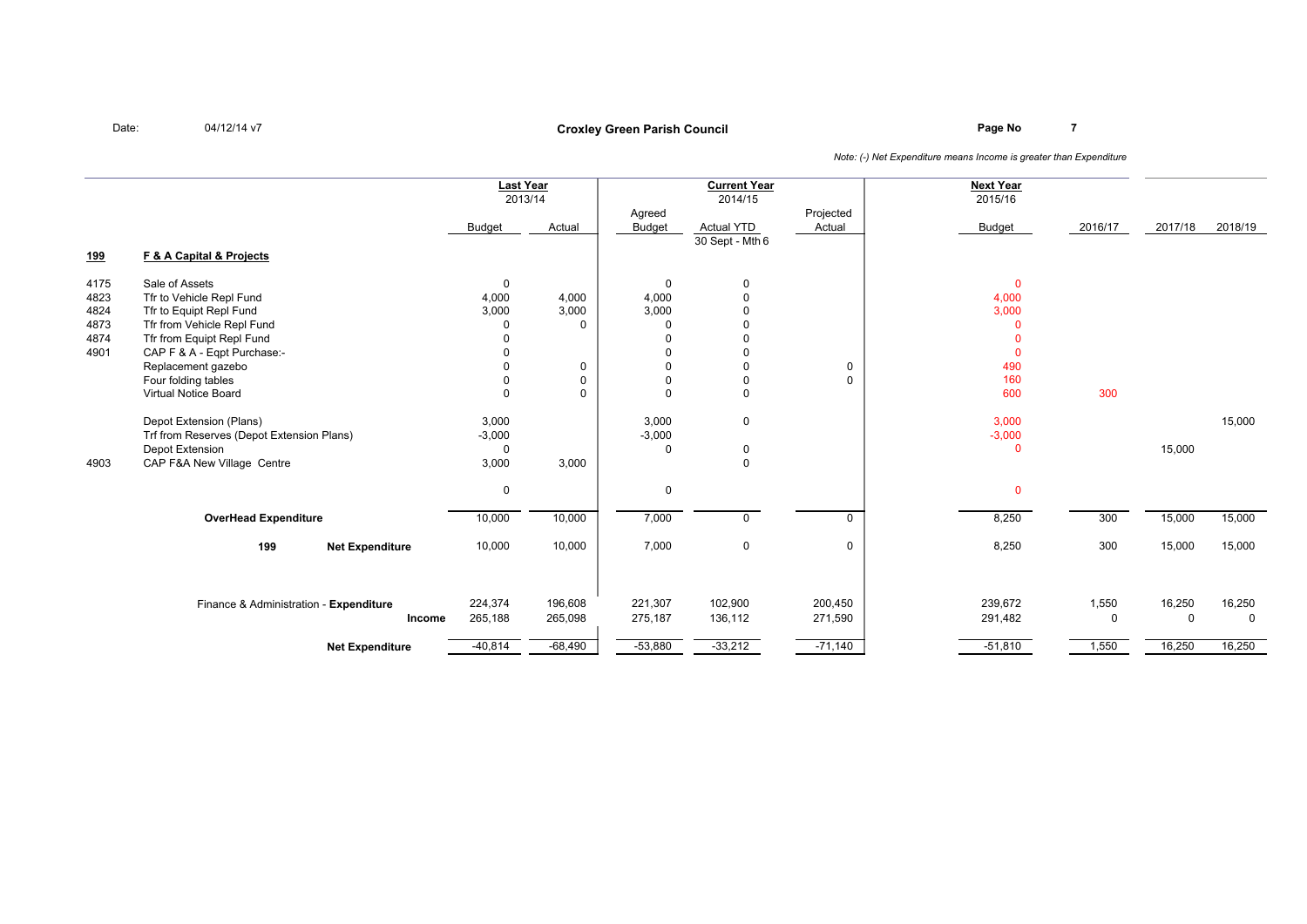### **Page No <sup>8</sup> Croxley Green Parish Council**

|      |                                  | <b>Last Year</b><br>2014/15 |             | <b>Current Year</b><br>2014/15 |                                      |                     | <b>Next Year</b><br>2015/16 |             |             |            |
|------|----------------------------------|-----------------------------|-------------|--------------------------------|--------------------------------------|---------------------|-----------------------------|-------------|-------------|------------|
|      |                                  | Budget                      | Actual      | Agreed<br>Budget               | <b>Actual YTD</b><br>30 Sept - Mth 6 | Projected<br>Actual | Budget                      | 2016/17     | 2017/18     | 2018/19    |
|      | <b>Environment &amp; Amenity</b> |                             |             |                                |                                      |                     |                             |             |             |            |
| 202  | The Green                        |                             |             |                                |                                      |                     |                             |             |             |            |
| 4042 | <b>Equipment Maintenance</b>     | 0                           | $\mathbf 0$ | $\mathbf 0$                    | 0                                    | 0                   | $\Omega$                    | $\Omega$    | $\mathbf 0$ | 0          |
|      | <b>OverHead Expenditure</b>      |                             | 0           |                                |                                      |                     |                             |             |             | $^{\circ}$ |
|      | 202<br><b>Net Expenditure</b>    | 0                           | 0           | $\mathbf{0}$                   | 0                                    | 0                   | 0                           | $\mathbf 0$ | 0           | 0          |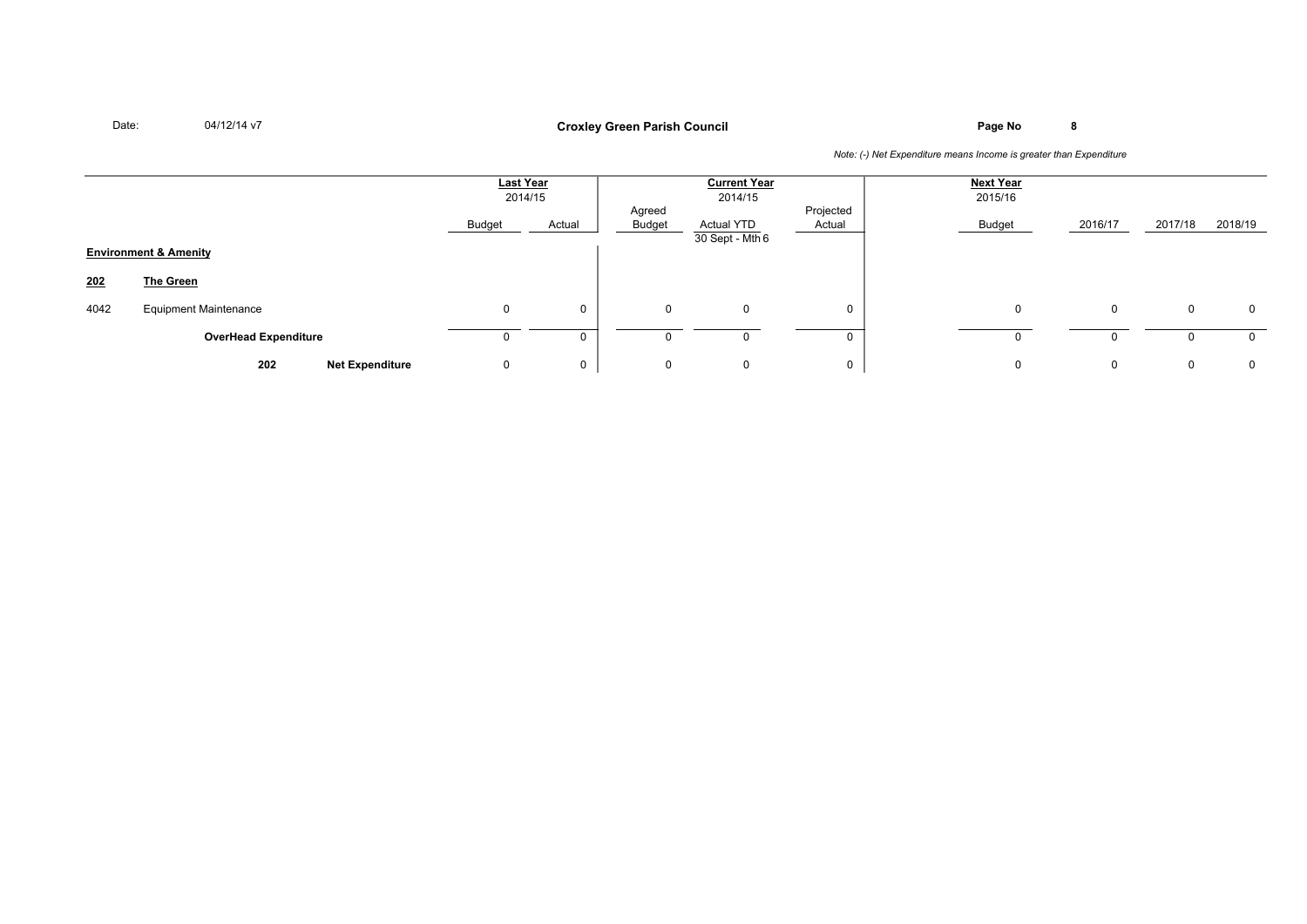### **Page No <sup>9</sup> Croxley Green Parish Council**

|              |                                                                                             |                                                                      | Last Year<br>2013/14       |                  |                         | <b>Current Year</b><br>2014/15       |                     | <b>Next Year</b><br>2015/16 |                 |                    |                    |
|--------------|---------------------------------------------------------------------------------------------|----------------------------------------------------------------------|----------------------------|------------------|-------------------------|--------------------------------------|---------------------|-----------------------------|-----------------|--------------------|--------------------|
|              |                                                                                             |                                                                      | Budget                     | Actual           | Agreed<br><b>Budget</b> | <b>Actual YTD</b><br>30 Sept - Mth 6 | Projected<br>Actual | <b>Budget</b>               | 2016/17         | 2017/18            | 2018/19            |
| 203          | Open Spaces & Trees                                                                         |                                                                      |                            |                  |                         |                                      |                     |                             |                 |                    |                    |
| 4037         | <b>Grounds Maintenance</b>                                                                  |                                                                      | $\mathbf 0$                |                  | 0                       | $\Omega$                             |                     | $\Omega$                    | 0               | 0                  | 0                  |
| 4038<br>4048 | <b>Maintenance Contracts</b><br>Plants. Shrubs & Trees - General                            |                                                                      | $\mathbf 0$<br>1,000       | 399              | $\Omega$<br>1,000       | 0                                    | 0                   | $\Omega$<br>500             | $\Omega$<br>500 | $\mathbf 0$<br>500 | $\mathbf 0$<br>500 |
| 4049         | Dog Hygiene                                                                                 |                                                                      | 10,000                     | 9,671            | 10,000                  | 5,212                                | 10,424              | 10,000                      | 10,000          | 10,000             | 10,000             |
|              | - Disposal<br>- Bags                                                                        | £4,146<br>$\rightarrow$ At mth 6<br>£1,064<br>$\rightarrow$ At mth 6 |                            |                  |                         | $\Omega$                             |                     |                             |                 |                    |                    |
| 4699         | <b>Stones Orchard Fund</b>                                                                  | - Hedging<br>- Hedge Consult                                         | 3,000<br>0                 | 0<br>0           | 3,000<br>0              |                                      | $\mathbf 0$<br>0    | 1,000<br>500                | 1,500           | 500                |                    |
|              |                                                                                             | - Trees<br>- Projects                                                | $\mathsf 0$<br>$\mathbf 0$ | 0<br>$\mathbf 0$ | $\Omega$<br>1,000       | 230                                  |                     | 1,000                       | 1,000           | 1,000              | 1,000              |
|              | From Reserves (ex Plants. Shrubs & Trees - General 2014)<br>From Reserves (ex Hedging 2014) |                                                                      |                            |                  | $-3,000$                |                                      |                     | $-500$<br>$-1,000$          | $-1000$         | $-1000$            |                    |
|              | <b>OverHead Expenditure</b>                                                                 |                                                                      | 14,000                     | 10,070           | 12,000                  | 5,442                                | 10,424              | 11,500                      | 12,000          | 11,000             | 11,500             |
| 1077         | <b>Grants Received</b>                                                                      |                                                                      | $\mathbf 0$                | $\mathbf 0$      | $\mathbf 0$             | 405                                  | 0                   | $\Omega$                    | $\mathbf 0$     | $\mathbf 0$        | $\mathsf{O}$       |
|              |                                                                                             | <b>Total Income</b>                                                  | 0                          | $\mathbf 0$      | $\mathbf 0$             | 405                                  | $\mathbf 0$         | $\mathbf{0}$                | $\mathbf 0$     | $\mathbf 0$        | $\mathbf 0$        |
|              | 203                                                                                         | <b>Net Expenditure</b>                                               | 14,000                     | 10,070           | 12,000                  | 5,037                                | 10,424              | 11,500                      | 12,000          | 11,000             | 11,500             |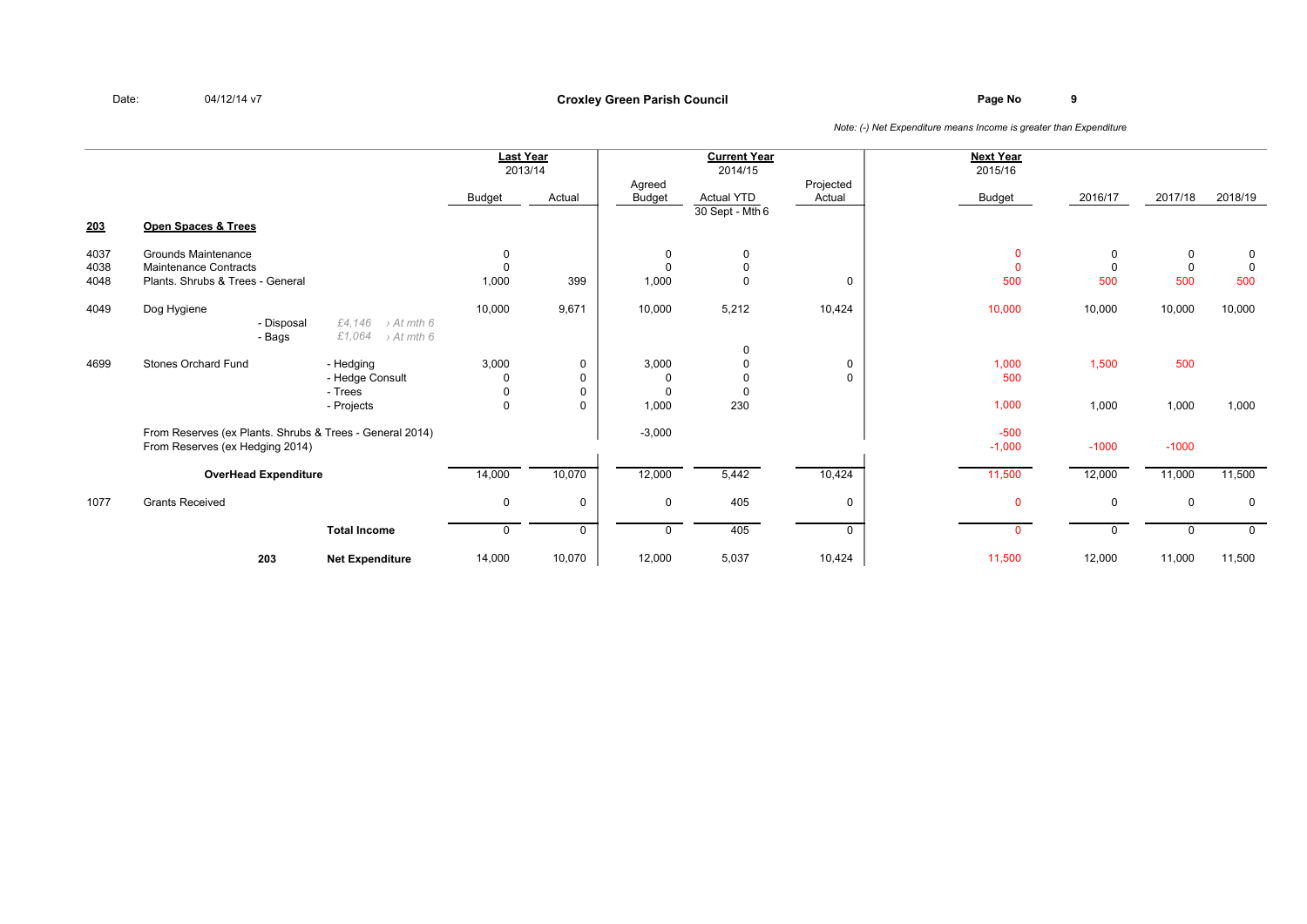|      |                                                              |                        |               | Last Year<br>2013/14 |                         | <b>Current Year</b><br>$\overline{2014/15}$ |                     | <b>Next Year</b><br>2015/16 |         |             |                |
|------|--------------------------------------------------------------|------------------------|---------------|----------------------|-------------------------|---------------------------------------------|---------------------|-----------------------------|---------|-------------|----------------|
|      |                                                              |                        | <b>Budget</b> | Actual               | Agreed<br><b>Budget</b> | <b>Actual YTD</b><br>$30$ Sept - Mth 6      | Projected<br>Actual | <b>Budget</b>               | 2016/17 | 2017/18     | 2018/19        |
| 211  | <b>Events/Projects</b>                                       |                        |               |                      |                         |                                             |                     |                             |         |             |                |
| 4601 | <b>Garden Competition</b>                                    |                        | 0             |                      | $\mathbf 0$             |                                             | $\mathbf 0$         | $\mathbf 0$                 |         |             |                |
| 4602 | Quiz Night                                                   |                        | 50            |                      | 50                      |                                             |                     | 50                          |         |             |                |
| 4604 | Campaigns & Comps.                                           |                        | $\Omega$      | $\mathbf 0$          | $\Omega$                |                                             |                     | $\mathbf{0}$                |         |             |                |
| 4605 | Christmas Lights                                             |                        | 10,784        | 9,053                | 8,500                   | 4,625                                       | 8,500               | 8,500                       |         |             |                |
| 4606 | Exhibitions                                                  |                        | 0             |                      | $\mathbf 0$             |                                             |                     | $\Omega$                    |         |             |                |
| 4607 | Youth Sport Activity                                         |                        | 0             |                      | $\mathbf 0$             |                                             |                     | $\Omega$                    |         |             |                |
| 4608 | Library Xmas Tree                                            |                        | $\Omega$      |                      | $\mathbf 0$             |                                             |                     | $\mathbf{0}$                |         |             |                |
| 4609 | Craft Workshop Day                                           |                        | 750           |                      | $\mathbf 0$             |                                             |                     | $\mathbf{0}$                |         |             |                |
| 4610 | Fireworks on Green                                           |                        | 4,500         | 4,546                | 4,500                   | $-80$                                       | 4,500               | 5,000                       |         |             |                |
| 4611 | Senior Citizens Seaside/Outing                               |                        | 1,100         | 960                  | 1,200                   | 1,060                                       | 1,100               | 1,200                       | 1,200   | 1,200       |                |
| 4614 | Boundary Walk Signage                                        |                        | $\mathbf 0$   |                      | $\mathbf 0$             |                                             |                     | $\mathbf{0}$                |         |             |                |
| 4615 | Library Xmas Tree (External)                                 |                        | 1,700         | 3,784                | 500                     |                                             | 500                 | 500                         |         |             |                |
| 4616 | Picnic in the Park                                           |                        | 500           |                      | $\mathbf 0$             |                                             |                     | 500                         | 500     | 500         |                |
| 4617 | Wassail                                                      |                        | 250           |                      | 250                     | 50                                          | 250                 | 150                         | 150     | 150         |                |
| 4618 | Dog Show                                                     |                        | 250           |                      | 250                     |                                             | 250                 | 200                         | 200     | 200         |                |
| 4619 | <b>Local Travel Map</b>                                      |                        |               |                      | 1,000                   |                                             | $\mathbf 0$         | 1,000                       |         |             |                |
| 4620 | <b>Bird Boxes</b>                                            |                        |               |                      | 150                     |                                             | 150                 | 150                         | 150     | 150         |                |
| 4621 | Ponds                                                        |                        |               |                      | 1,000                   |                                             | 1,000               | $\mathbf{0}$                |         |             |                |
|      | Poppies on The Green                                         |                        | $\mathsf 0$   | $\mathsf 0$          | $\mathbf 0$             |                                             | $\mathbf 0$         | 230                         | 230     | 230         |                |
|      | Tfr from Reserves for external Xmas Tree (ex 2012 provision) |                        | $-350$        |                      | 0                       |                                             |                     | $\mathbf 0$                 |         |             |                |
| 4877 |                                                              |                        |               |                      |                         |                                             |                     |                             |         |             |                |
| 4878 | Tfr from Reserves (Local Travel Map)                         |                        | $\mathsf 0$   | $\mathsf 0$          | $\mathbf 0$             | $\mathbf 0$                                 | 0                   | $-1,000$                    |         |             |                |
|      | <b>OverHead Expenditure</b>                                  |                        | 19,534        | 18,343               | 17,400                  | 5,655                                       | 16,250              | 16,480                      | 2,430   | 2,430       | $\overline{0}$ |
|      |                                                              |                        |               |                      |                         |                                             |                     |                             |         |             |                |
| 1077 | <b>Grants and Donatons Received</b>                          |                        | 0             |                      | 0                       | $\mathbf 0$                                 | 0                   | $\Omega$                    |         |             |                |
|      | 1078(299) Flowers for Croxley Income                         |                        | $\mathbf 0$   |                      | $\pmb{0}$               | $\mathbf{0}$                                | 0                   | $\Omega$                    | 0       | $\mathsf 0$ | $\mathbf 0$    |
|      | 1079(299) Play Area Income                                   |                        | $\Omega$      |                      | $\mathbf 0$             | $\mathbf 0$                                 | $\mathbf 0$         | $\Omega$                    |         |             |                |
|      | 1080(299) Miscellaneous Income                               |                        | $\mathbf 0$   |                      | $\mathbf 0$             | $\mathbf 0$                                 | 0                   | $\Omega$                    |         |             |                |
|      | 1082(299) Brown Bin Caddy Liners                             |                        | 400           | 960                  | 400                     | $\Omega$                                    | 400                 | 400                         |         |             |                |
|      |                                                              | <b>Total Income</b>    | 400           | 960                  | 400                     | $\mathbf 0$                                 | 400                 | 400                         | 0       | $\mathbf 0$ | $\overline{0}$ |
|      | 211                                                          | <b>Net Expenditure</b> | 19,134        | 17,383               | 17,000                  | 5,655                                       | 15,850              | 16,080                      | 2,430   | 2,430       | 0              |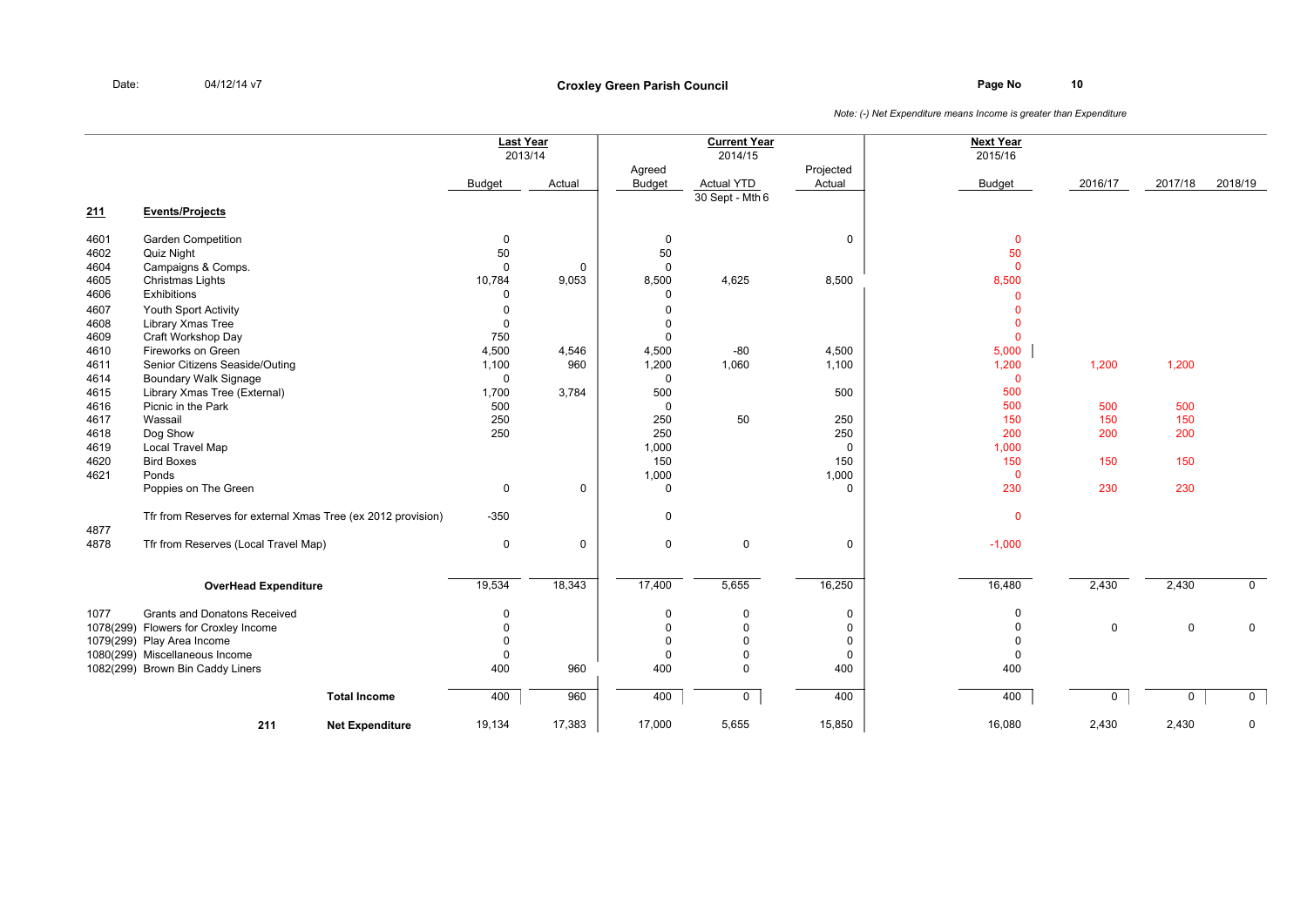## **Page No <sup>11</sup> Croxley Green Parish Council**

|                      |                                                                      |                          | Last Year<br>2013/14 |                  | <b>Current Year</b><br>2014/15       |                     | <b>Next Year</b><br>2015/16 |             |         |             |
|----------------------|----------------------------------------------------------------------|--------------------------|----------------------|------------------|--------------------------------------|---------------------|-----------------------------|-------------|---------|-------------|
|                      |                                                                      | Budget                   | Actual               | Agreed<br>Budget | <b>Actual YTD</b><br>30 Sept - Mth 6 | Projected<br>Actual | Budget                      | 2016/17     | 2017/18 | 2018/19     |
| 221                  | <b>MSC</b>                                                           |                          |                      |                  |                                      |                     |                             |             |         |             |
| 4042<br>4830<br>4880 | <b>Equipment Maintenance</b><br>Tfr to MSC Fund<br>Tfr from MSC Fund | 0<br>1000<br>$\mathbf 0$ | 100<br>1,000<br>0    | 1000             | $-100$                               | $-200$              | 1,000                       |             |         |             |
|                      | <b>OverHead Expenditure</b>                                          | 1,000                    | 1,100                | 1,000            | $-100$                               | $-200$              | 1,000                       |             |         | $\Omega$    |
| 1063                 | MSC 2/3 TRDC Contribution to Repairs                                 | $\mathbf 0$              | $\mathbf{0}$         | 0                | 0                                    | $\mathbf 0$         | $\Omega$                    | $\mathbf 0$ | 0       | $\mathbf 0$ |
|                      | 221<br><b>Net Expenditure</b>                                        | 1,000                    | 1,100                | 1,000            | $-100$                               | $-200$              | 1,000                       | 0           | 0       | $\mathbf 0$ |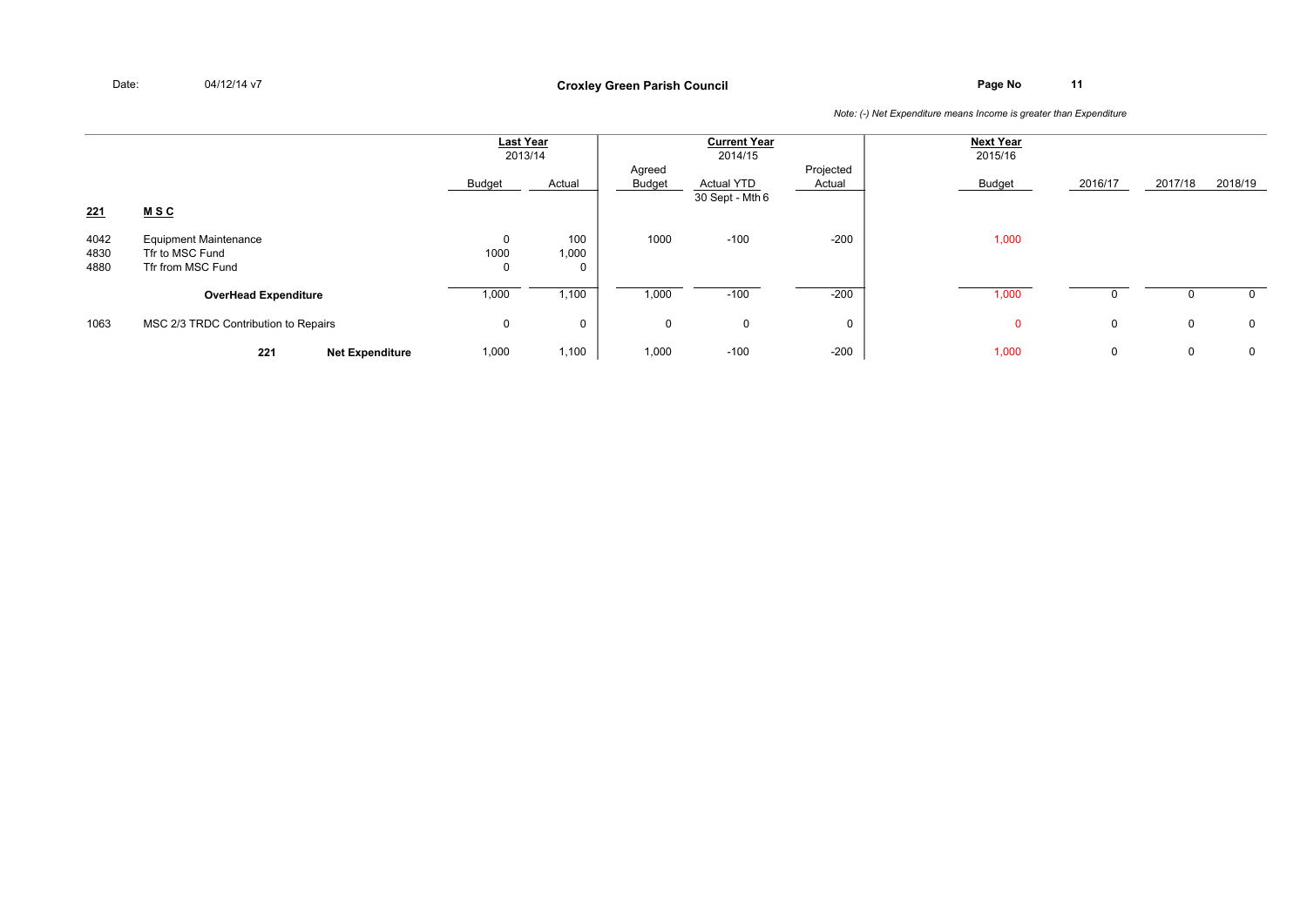|              |                                                                                                                                                                                                                      | <b>Last Year</b> | 2013/14       |                         | <b>Current Year</b><br>2014/15 |                     |                  | <b>Next Year</b><br>2015/16              |             |                       |                        |
|--------------|----------------------------------------------------------------------------------------------------------------------------------------------------------------------------------------------------------------------|------------------|---------------|-------------------------|--------------------------------|---------------------|------------------|------------------------------------------|-------------|-----------------------|------------------------|
|              |                                                                                                                                                                                                                      | <b>Budget</b>    | Actual        | Agreed<br><b>Budget</b> | <b>Actual YTD</b>              | Projected<br>Actual |                  | <b>Budget</b>                            | 2016/17     | 2017/18               | 2018/19                |
| 299          | E & A Capital & Projects                                                                                                                                                                                             |                  |               |                         | 30 Sept - Mth 6                |                     |                  |                                          |             |                       |                        |
| 4932         | <b>War Memorial</b>                                                                                                                                                                                                  | 200              | $\mathbf 0$   | 200                     | 0                              | $\mathbf 0$         |                  | 200                                      |             |                       |                        |
| 4037         | Grounds Maintenance                                                                                                                                                                                                  |                  |               |                         | $\Omega$                       |                     |                  |                                          |             |                       |                        |
| 4934         | Flowers in Croxley                                                                                                                                                                                                   | 0                |               | $\mathbf 0$             |                                |                     |                  | $\mathbf{0}$                             |             |                       |                        |
| 4935         | Project - Village Signs                                                                                                                                                                                              | $\mathsf 0$      |               | $\mathbf 0$             | $\Omega$                       |                     |                  | $\mathbf 0$                              |             |                       |                        |
| 4936         | <b>School Gardening Clubs</b>                                                                                                                                                                                        | $\mathbf 0$      |               | $\Omega$                | $\Omega$                       |                     |                  | $\Omega$                                 |             |                       |                        |
| 4937         | Development of Play Areas                                                                                                                                                                                            | $\mathbf 0$      |               | 7,000                   | $\mathbf 0$                    | 7,000               | (to EM Reserves) | 5,000                                    | 5,000       |                       |                        |
| 4938         | <b>Brown Bin Caddy Liners</b>                                                                                                                                                                                        | 180              | 640           | 180                     | 320                            | 180                 |                  | 180                                      |             |                       |                        |
| 4970<br>4969 | Stop Parking on Green Initiative                                                                                                                                                                                     |                  |               | 2,500<br>1,500          | $\Omega$<br>$\Omega$           | 2,500<br>250        |                  | $\Omega$<br>500                          | 500         | 500                   | 500                    |
| 4961         | Canal Adoption Scheme/Towing Path works<br>Commemorative Plagues on oak trees                                                                                                                                        |                  |               | 2,250                   | 790                            | 790                 |                  | 1,460                                    |             |                       |                        |
| 4939         | Queens Diamond Jubilee tree                                                                                                                                                                                          | $\mathbf 0$      |               | $\Omega$                | $\mathbf 0$                    |                     |                  | $\mathbf{0}$                             |             |                       |                        |
| 4940         | <b>Local Producers Market</b>                                                                                                                                                                                        | 250              | 140           | 250                     | $\mathbf 0$                    | 0                   |                  | 300                                      | 300         |                       |                        |
| 4933         | Information Board - Stones Orchard                                                                                                                                                                                   | $\mathbf 0$      | $\mathbf 0$   | $\Omega$                | $\Omega$                       | $\mathbf 0$         |                  | 1,000                                    |             |                       |                        |
|              | WW2 VE/VJ Commemorative Service                                                                                                                                                                                      | $\mathsf 0$      | $\mathbf 0$   | $\mathbf 0$             | $\mathbf 0$                    | $\mathsf{O}$        |                  | 1,000                                    |             |                       |                        |
| 4831         | Tranfer to Reserves Play Area)<br>Tranfer from Reserves (ex War memorial 2014)<br>Tranfer from Reserves (ex Market 2014)<br>Tranfer from Reserves (ex tree plaques)<br>Tranfer from Reserves (ex Info Board 2005/06) | $\mathsf 0$      |               | 0                       |                                |                     |                  | $-200$<br>$-250$<br>$-1,460$<br>$-1,000$ |             |                       |                        |
|              | <b>OverHead Expenditure</b>                                                                                                                                                                                          | 630              | 780           | 13,880                  | 1,110                          | 10,720              |                  | 6,730                                    | 5,800       | 500                   | 500                    |
|              | 299<br><b>Net Expenditure</b>                                                                                                                                                                                        | 630              | 780           | 13,880                  | 1,110                          | 10,720              |                  | 6,730                                    | 5,800       | 500                   | 500                    |
| 1077         | <b>Grants and Donatons Received</b>                                                                                                                                                                                  | $\mathsf 0$      | $\mathbf 0$   | $\mathbf 0$             | $\mathbf 0$                    | 0                   |                  | $\mathbf 0$                              | $\mathbf 0$ | $\mathbf 0$           |                        |
|              | <b>Environment &amp; Amenity - Expenditure</b><br>Income                                                                                                                                                             | 35,164<br>400    | 30,293<br>960 | 44,280<br>400           | 12,107<br>405                  | 37,194<br>400       |                  | 35,710<br>400                            | 20,230<br>0 | 13,930<br>$\mathbf 0$ | 12,000<br>$\mathsf{O}$ |
|              | <b>Net Expenditure</b>                                                                                                                                                                                               | 34,764           | 29,333        | 43,880                  | 11,702                         | 36,794              |                  | 35,310                                   | 20,230      | 13,930                | 12,000                 |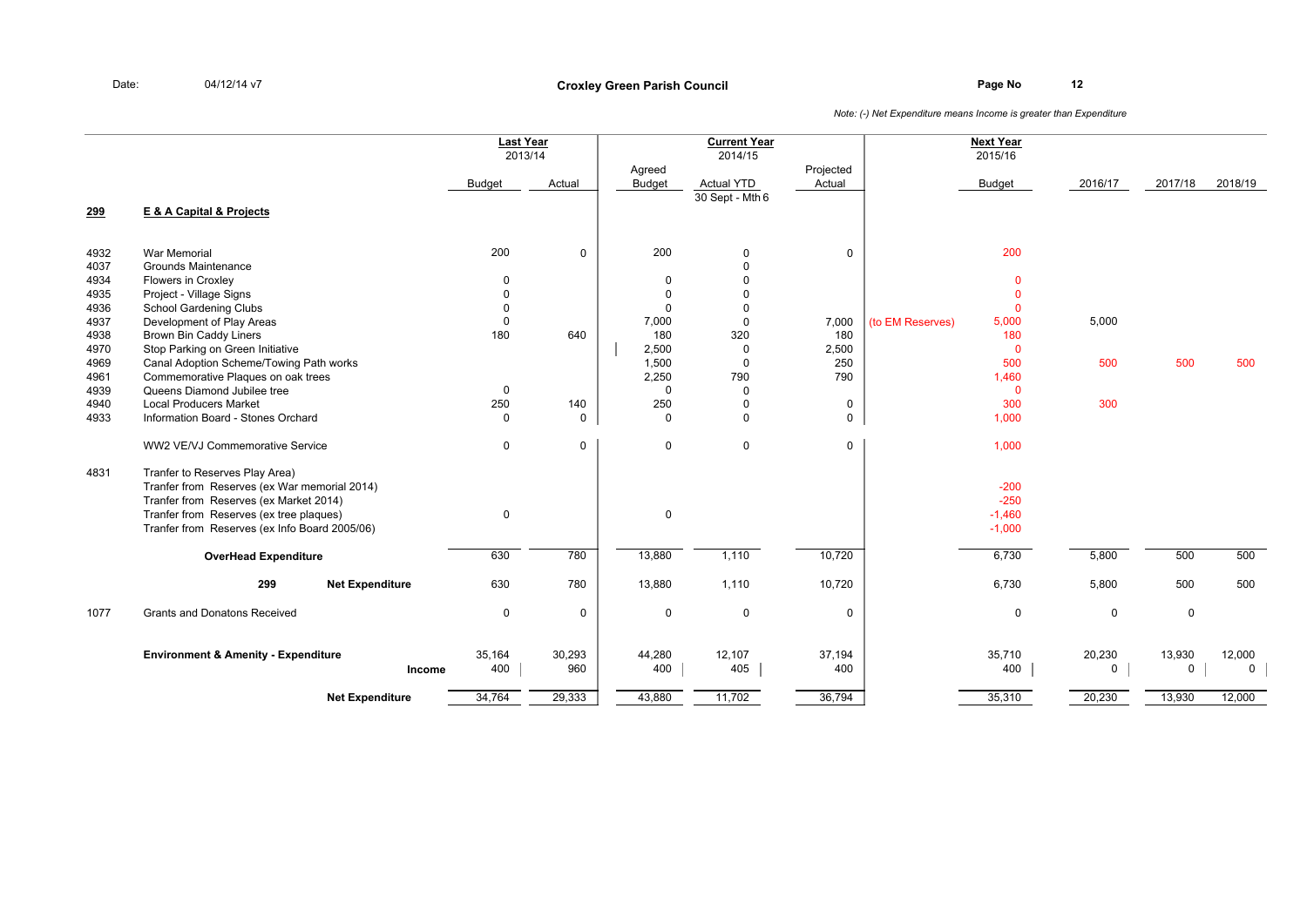Date:

04/12/14 v7

## **Page No <sup>13</sup> Croxley Green Parish Council**

|                                   |                                                 | <b>Last Year</b><br>2013/14 |             | <b>Current Year</b><br>2014/15 |                   |                     | <b>Next Year</b><br>2015/16 |         |         |         |
|-----------------------------------|-------------------------------------------------|-----------------------------|-------------|--------------------------------|-------------------|---------------------|-----------------------------|---------|---------|---------|
|                                   |                                                 | Budget                      | Actual      | Agreed<br>Budget               | <b>Actual YTD</b> | Projected<br>Actual | Budget                      | 2016/17 | 2017/18 | 2018/19 |
| <b>Planning &amp; Development</b> |                                                 |                             |             |                                | 30 Sept - Mth 6   |                     |                             |         |         |         |
| 301                               | Roads & Street Furniture                        |                             |             |                                |                   |                     |                             |         |         |         |
| 4042                              | <b>Equipment Maintenance</b>                    | $\mathbf 0$                 | 0           | $\mathbf 0$                    | $\Omega$          | 0                   | $\Omega$                    |         |         |         |
| 4043                              | Salt Bins/Salt                                  | 200                         |             | 500                            |                   | 0                   | 500                         |         |         |         |
| 4047                              | Footpath Maintenance                            | 1,000                       |             | 1,000                          |                   | 0                   | 1,000                       |         |         |         |
| 4050                              | <b>Bus Shelters</b>                             | 100                         |             | 100                            | 0                 | 0                   | 100                         |         |         |         |
| 4056                              | <b>Street Trees</b>                             | $\mathbf 0$                 | O           | $\mathbf 0$                    | $\mathbf 0$       | 0                   | 2,000                       | 2,000   | 2,000   | 2,000   |
|                                   | CMS Grant for Footpath Maint                    | $-1,000$                    | $\mathbf 0$ | $-1,000$                       |                   | 0                   | $-1,000$                    |         |         |         |
|                                   | Tfr from Reserves (ex Salt Bins/Salt 2014)      |                             |             |                                |                   |                     | $-500$                      |         |         |         |
|                                   | Tfr from Reserves ex Equipment Maint            | 0                           | 0           | 0                              | 0                 | 0                   | $\Omega$                    |         |         |         |
|                                   | From Reserves (ex Plants. Shrubs & Trees -2014) | $\Omega$                    | $\Omega$    | $\Omega$                       | $\mathbf 0$       | 0                   | $-500$                      |         |         |         |
|                                   | <b>OverHead Expenditure</b>                     |                             | 0           | 600                            | $\mathbf{0}$      | $\Omega$            | 1,600                       | 2,000   | 2,000   | 2,000   |
|                                   | 301<br><b>Net Expenditure</b>                   | 300                         | 0           | 600                            | 0                 | 0                   | 1,600                       | 2,000   | 2,000   | 2,000   |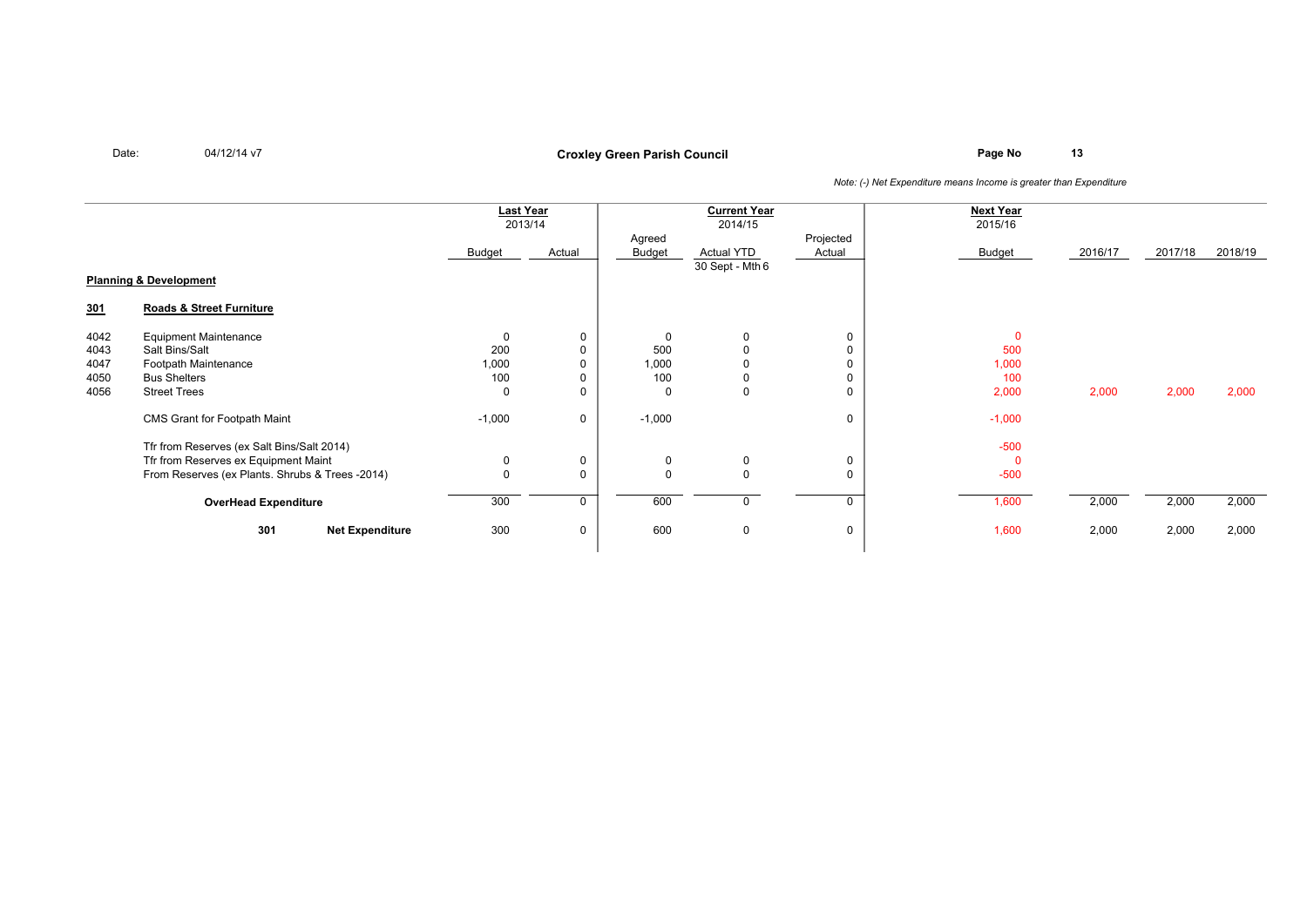# **Page No <sup>14</sup> Croxley Green Parish Council**

|      |                             |                        | Last Year<br>2013/14 |        | <b>Current Year</b><br>2014/15 |                                      |                     | <b>Next Year</b><br>2015/16 |         |         |         |
|------|-----------------------------|------------------------|----------------------|--------|--------------------------------|--------------------------------------|---------------------|-----------------------------|---------|---------|---------|
|      |                             |                        | <b>Budget</b>        | Actual | Agreed<br><b>Budget</b>        | <b>Actual YTD</b><br>30 Sept - Mth 6 | Projected<br>Actual | <b>Budget</b>               | 2016/17 | 2017/18 | 2018/19 |
| 302  | <b>Community Bus</b>        |                        |                      |        |                                |                                      |                     |                             |         |         |         |
| 4702 | <b>Community Bus</b>        |                        | 6,900                | 6,760  | 6,900                          | 1,690                                | 6,900               | 6,900                       | 6,900   | 6,900   | 6,900   |
|      | <b>OverHead Expenditure</b> |                        | 6,900                | 6,760  | 6,900                          | 1,690                                | 6,900               | 6,900                       | 6,900   | 6,900   | 6,900   |
|      | 302                         | <b>Net Expenditure</b> | 6,900                | 6,760  | 6,900                          | 1,690                                | 6,900               | 6,900                       | 6,900   | 6,900   | 6,900   |